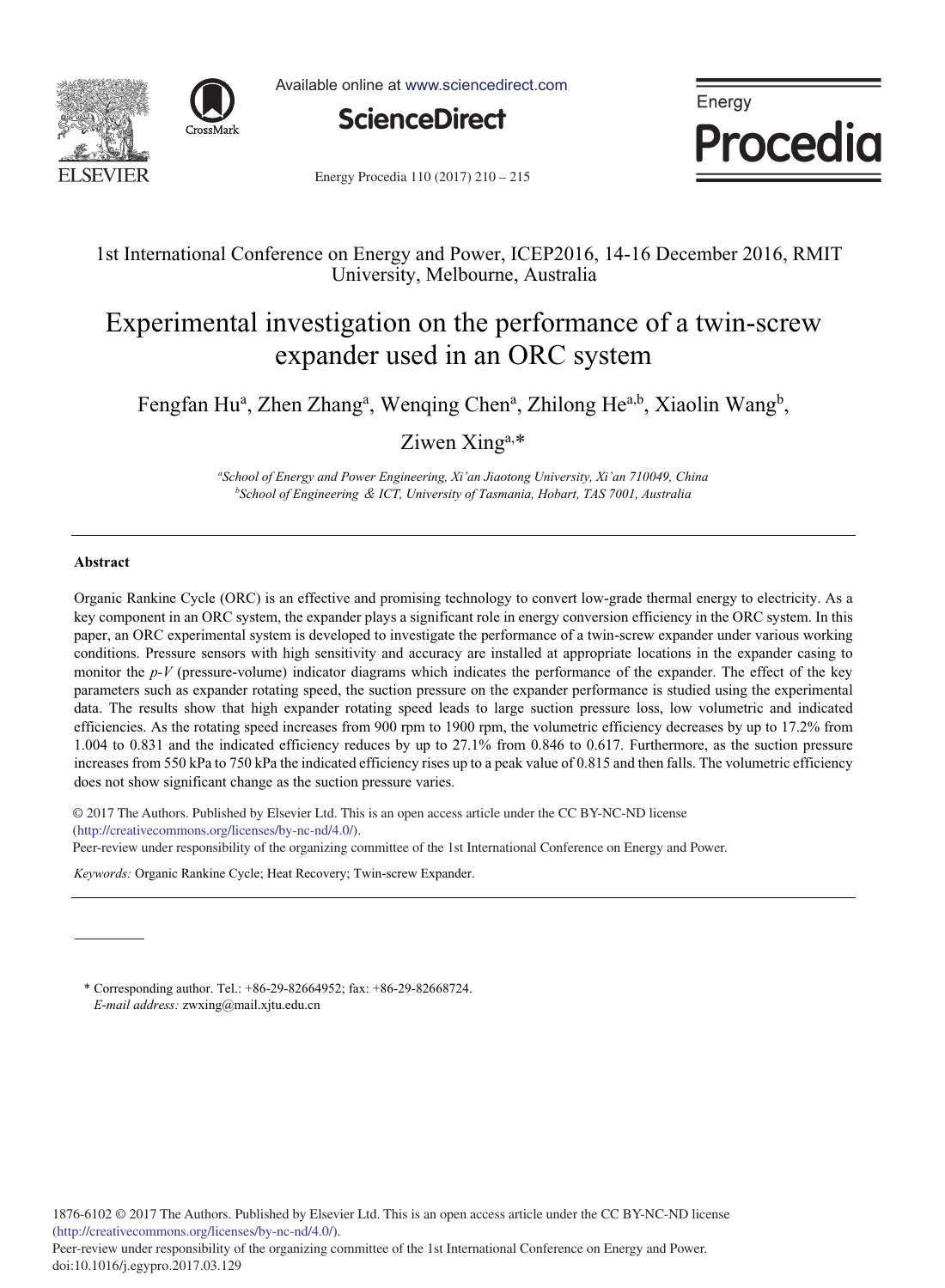# **1. Introduction**

Due to energy crisis and worldwide environmental problems such as  $CO<sub>2</sub>$  emission and global warming, it is essential to improve energy utilization efficiency by generating useful power from low-grade heat sources, such as industrial waste heat, solar thermal and geothermal sources. Organic Rankine Cycle (ORC) is an effective technology to convert the low-grade thermal energy to effective power. This ORC technology has attracted extensive research interest as it is progressively adopted in the application of low-grade heat sources [1]. The ORC system uses organic working fluid instead of water in a traditional steam Rankine Cycle to cater for different temperature ranges and uses different types of expanders to fit various power capacities. Two main types of expanders are normally used in ORC systems: dynamic expanders [2-5] and volumetric expanders. As a main type of positive displacement type expander, twin-screw expanders are widely used in small-to-medium scale ORC units [6].

Much research work has been carried out to investigate the performance of the twin-screw expander in ORC systems. Tang et al. [7] studied the performance of a twin-screw expander and investigated the effect of expander speed and suction pressure. Subiantoro et al. [8] compared the performance of the four new revolving vane expanders. Results showed that some revolving vane expander performance is much better than others. Wang et al. [9] demonstrated that it was possible to apply the single screw technology in the expander field, which had good part load characteristics. Yang et al. [10] performed experimental investigation on the internal leakage of a rotary vane expander prototype to replace the throttling valve to improve the COP of the CO2 refrigeration cycle.

The *p-V* indicator diagram is often used by researchers to evaluate the performance of compressors and expanders. Wu et al. [11] investigated the effect of super-feed pressure with an economizer on the performance of a twin-screw refrigeration compressor experimentally by analysing the indicated diagrams. Wu et al. [12] further developed a theoretical model to illustrate the *p-V* indicator diagrams and validated the model using experimental data. The results showed that the theoretical model could be used as a powerful tool to evaluate the performance of a twin-screw refrigeration compressor. However, only little research used the *p-V* indicator diagrams to investigate the performance of different positive displacement type expanders. In this paper, the performance of the twin-screw expanders used in the ORC system is studied by using the *p-V* indicator diagrams.

#### **2. Experimental facilities**

#### *2.1. The ORC system test rig*

Fig. 1(a) shows the schematic drawing of the twin-screw expander experimental system. It consists of a boiler, a twin-screw expander, a condenser, a reservoir, a pump and a lot of piping and valves. Hot water is pumped into the evaporator as heat source. R245fa is used as working fluid due to its safety, stability and high efficiency at a medium heat source temperature [13]. The working fluid R245fa absorbs energy from the hot water in the boiler and expands in the twin-screw expander. The expanded vapor is then cooled and condensed in the condenser by the cold water from a cooling tower. The working fluid pump pumps the condensate from the condenser to the boiler and then next cycle starts. The operating conditions of the ORC system are listed in Table 1.

Table 1. Operating conditions of the ORC system

| Parameter                                                    | Value         |
|--------------------------------------------------------------|---------------|
| Evaporation pressure of the working fluid, MPa               | $0.33 - 0.47$ |
| Evaporation temperature of the working fluid, <sup>o</sup> C | $65 - 78.4$   |
| Condensation pressure of the working fluid, MPa              | 0.14          |
| Designed rotational speed of the expander, rpm               | 1500          |
| Designed volume ratio of the expander                        | 23            |

Two plate types of heat exchangers provided by Danfoss are used as the boiler and condenser in the studied system due to their compact size and high heat transfer coefficient. The twin-screw expander is coupled with an eddy current dynamometer which provides load automatically. The eddy current dynamometer can be set to measure torque, rotational speed and output power of the twin-screw expander. The centrifugal type working fluid pump (GRUNDFOS,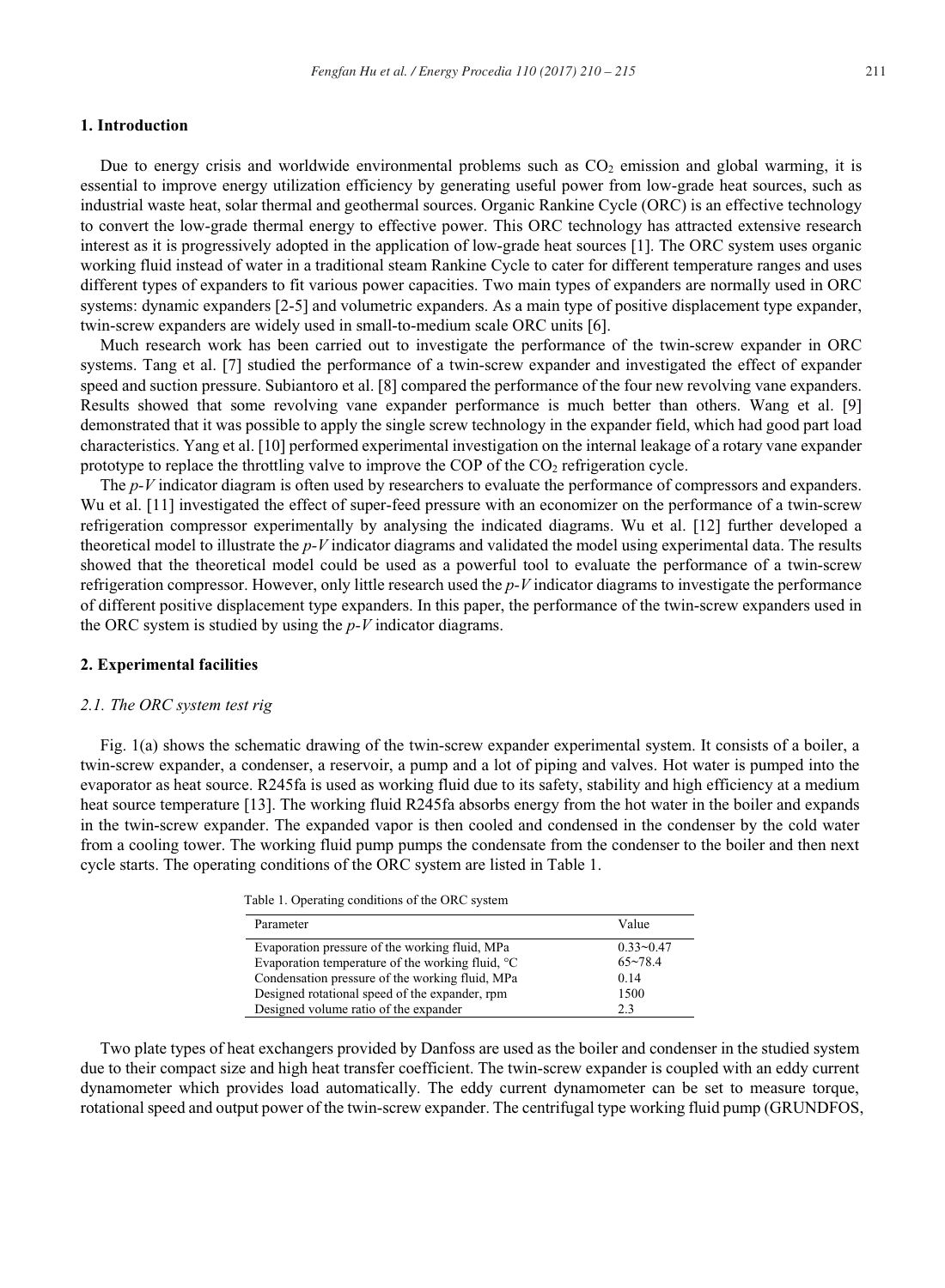CR 1-15) is used to control the flow rate by varying the frequency. Moreover, the system is well instrumented to monitor the ORC system operation conditions. The marker 'T' represents a temperature measurement point, while the marker 'P' represents a pressure measurement point. Also, a Coriolis flow meter is used to measure the mass flow rate of the working fluid R245fa, marked as 'F'.

#### *2.2. Monitoring of the p-V indicator diagrams*

In order to investigate the characteristics of the twin-screw expander, *p*-*V* indicator diagrams are measured. The key technique of monitoring the *p*-*V* indicator diagram of the twin-screw expander is to install the pressure sensors at a proper location in the compression chamber. Several sensors are embedded in the casing of the expander. Each sensor records a range of compression process and has an overlap with the adjacent sensor [14].

In the studied twin-screw expander, the arrangement of pressure sensors depends on the variation of the working chamber with the rotating angle of the male rotor. Four sensors are installed with positions expressed as angle in Figure 1(b). Due to structural constraints, no pressure sensor is installed to monitor the initial suction stage. Only the final stage of the suction process is recorded.



Fig. 1. (a) Schematic drawing of the ORC system test rig; (b) Location of pressure sensors.

#### **3. Experimental results and discussions**

The influence of suction throttling loss and leakage on volumetric and indicated efficiency of the twin-screw expander is investigated using the experimental *p*-*V* indicator diagram under different operating conditions. The effect of key parameters such as rotational speed and suction pressure on volumetric and indicated efficiency of the twinscrew expander is also studied experimentally.

#### *3.1. The p-V indicator diagram of the twin-screw expander*

Figure 2 shows experimental and theoretical *p*-*V* indicator diagrams of twin-screw expander under the standard expansion process that the pressure ratio matches the designed internal volume ratio. The rotational speed, suction pressure and discharge pressure are 900 rpm, 658.2 kPa and 297.5 kPa respectively. Compared with the theoretical result, the experimental result shows that suction throttling loss ∆*p* happened at the end of suction process. Suction throttling loss leads to low mass flow rate, which results in low volumetric efficiency. Meanwhile, output power decreases by suction throttling loss. Low indicated work leads to low indicated efficiency. Therefore, suction throttling loss at the end of suction process has effects on the performance of twin-screw expander.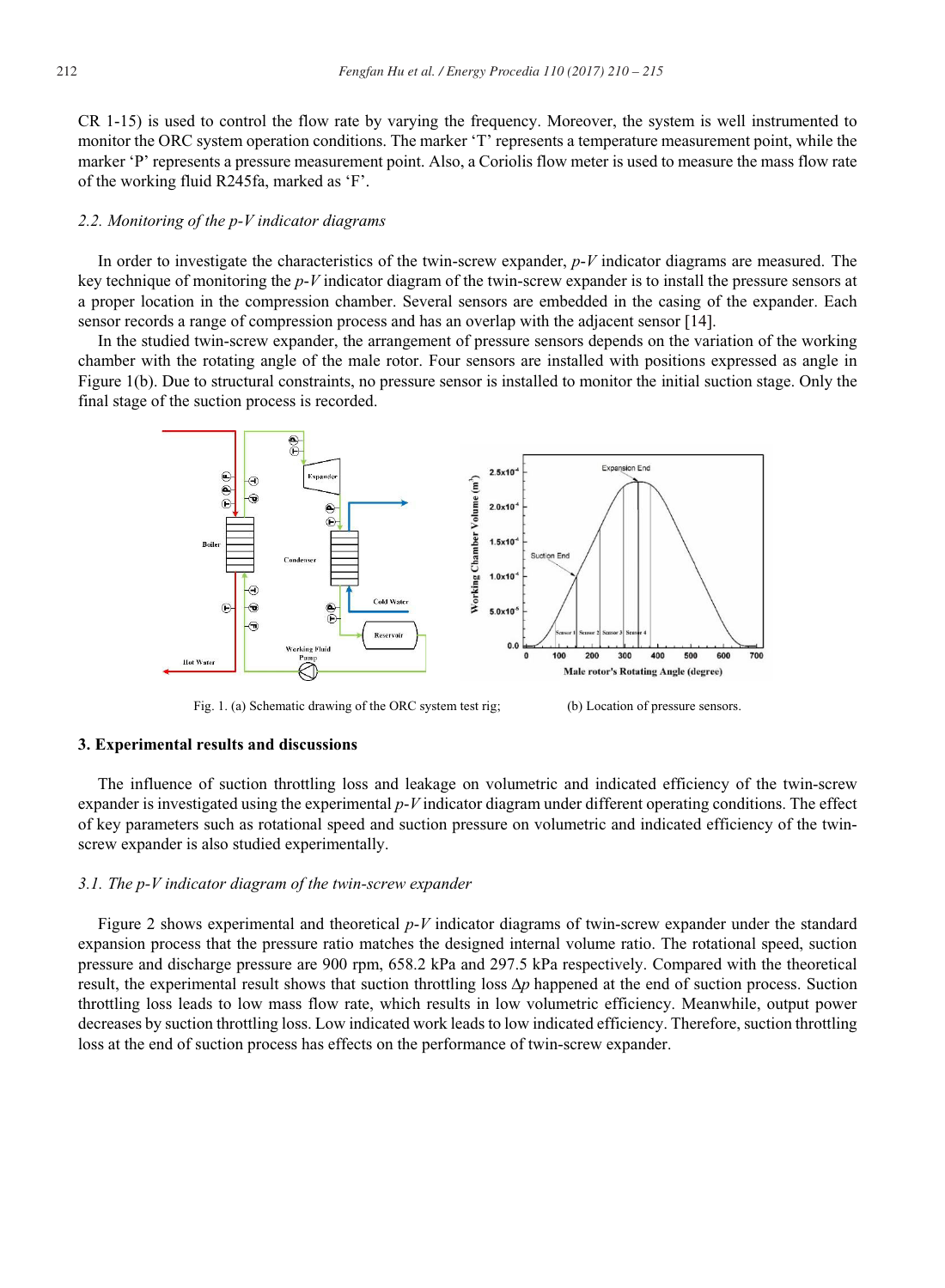

Fig. 2. The *p*-*V* indicator diagram under the standard expansion process

#### *3.2. The effect of rotational speed on the twin-screw expander performance*

In the experiment, the suction chamber pressure and the discharge chamber pressure are remained at 658 kPa and 290 kPa, respectively. The suction process is at saturated vapor state, and suction temperature and condense temperature are  $72.9^{\circ}$ C and  $44^{\circ}$ C, respectively.

Figure 3(a) shows the effect of the rotational speed on the volumetric efficiency. As the rotational speed increases from 900 rpm to 1900 rpm, the volumetric efficiency decreases from 1.004 to 0.831. This is mainly due to the friction loss and throttling loss during the suction process. The experimental results show that the suction pressure loss increases from 26.5 kPa to 89.7 kPa due to the friction as the rotational speed increases from 900 rpm to 1900 rpm. In addition, the throttling loss of the gas also increases as the gas flows through the suction chamber. Although the leakage decreases at the high rotational speed, the effect increase in the friction loss and throttling loss are much larger than the decrease in the leakage. Therefore, the net effect of the rotational speed on the volumetric efficiency is negative in the expander.



Fig. 3. (a) volumetric efficiency varying with rotational speed; (b) indicated efficiency varying with rotational speed.

Figure 3(b) shows the effect of rotational speed on the indicated efficiency. As the rotational speed increases from 900 rpm to 1900 rpm, the indicated efficiency decreases by up to 27.1% from 0.846 to 0.617. This decrease is also mainly caused by the friction loss and throttling loss at the suction. Comparing with Figure 3(a), the indicated efficiency drops much faster than the volumetric efficiency. This can be explained by the effect of rotational speed on the leakage in the working chamber. As the rotational speed of the expander increases, the leakage in the expansion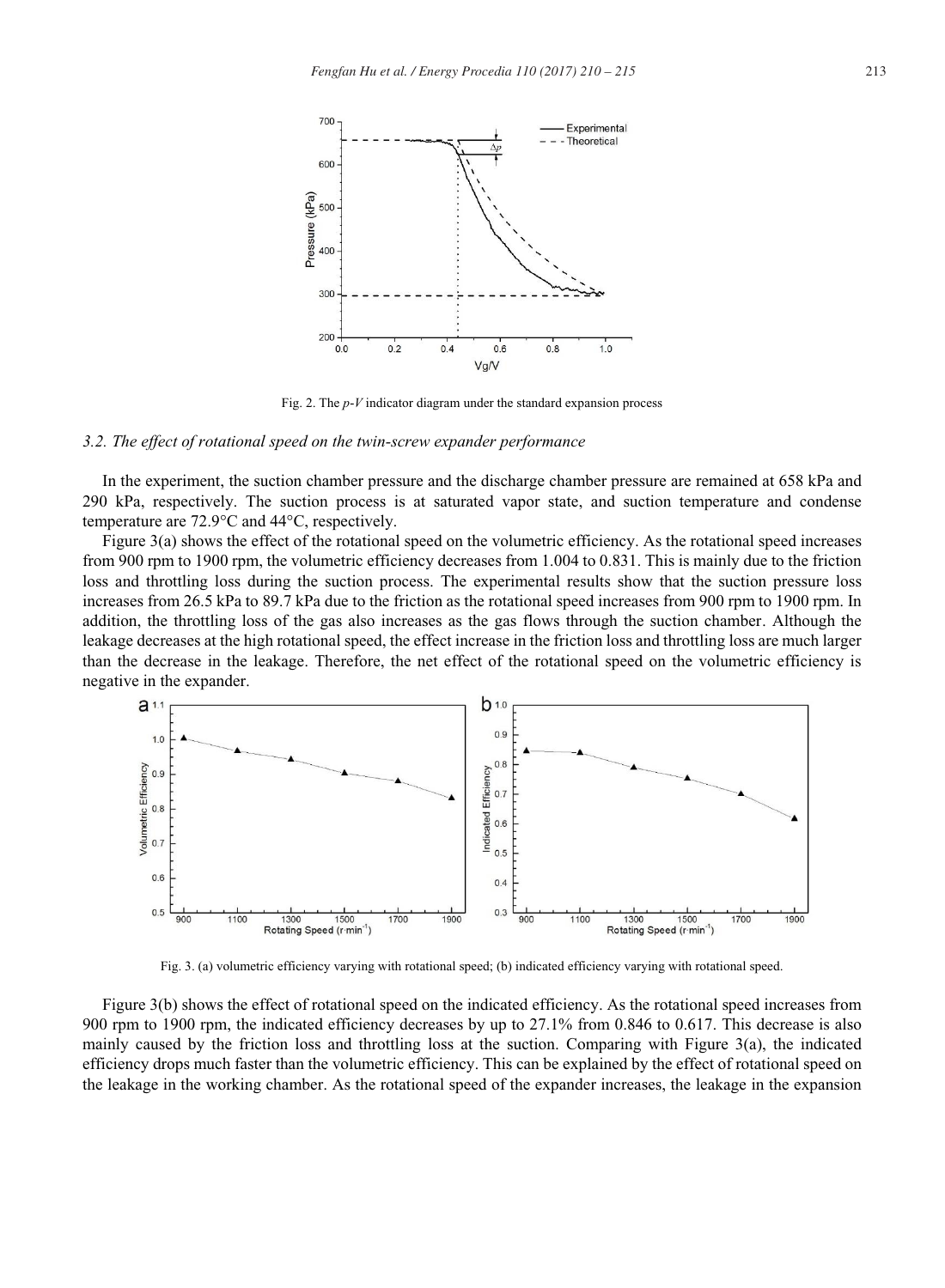chamber decreases which improves the volumetric efficiency. However, the decrease in leakage has insignificant effect on the indicated efficiency which is mainly caused by the throttling and friction losses.

### *3.3. The effect of suction pressure on the twin-screw expander performance*

Figure 4 shows the effect of the suction pressure on the expander performance. The rotational speed is maintained at 1100 rpm. The discharge pressure is 290 kPa. The designed suction chamber pressure is 658 kPa which matches the designed internal volume ratio of the twin-screw expander. Increasing or decreasing the suction pressure will cause the expander under-expansion or over-expansion. As shown in Figure 4(a), the volumetric efficiency does not show significant change as the suction pressure increases from 550 kPa to 750 kPa. As the suction pressure increases, the suction volume increases. However, the increase in suction volume is offset by the suction pressure loss and increase in leakage in the working chamber. In the experiment, it was found that the suction pressure loss increases by 32.5% from 31.1 kPa to 41.2 kPa as the suction pressure increases from 550 kPa to 750 kPa. Meanwhile, the leakage also increases in the working chamber due to the high pressure difference. Therefore, the volumetric efficiency remains almost constant as the suction pressure increases.



Fig. 4. (a) volumetric efficiency varying with suction pressure; (b) indicated efficiency varying with suction pressure.

Figure 4(b) shows the change of the indicated efficiency under different suction pressures. It is found that there exists an optimal suction pressure. This optimal suction pressure is the same as the designed suction pressure which is associated with the designed internal volume ratio of the expander. When the suction pressure is apart from this designed suction pressure, the expender will under either over-expansion or under-expansion process. Both over- or under-expansion causes the energy loss which leads to decrease in indicated efficiency. As the suction pressure decreases from 658 kPa to 550 kPa, the indicated efficiency drops from 0.849 to 0.784 due to the over-expansion. As the suction pressure increases from 658 kPa to 750 kPa, the indicated efficiency drops from 0.849 to 0.789. This indicates that the energy loss caused by over-expansion is higher than that cause by under-expansion. Furthermore, in the whole experimental suction pressure range, the indicated efficiency of the expander is always higher than 0.78. This stable high indicated efficiency indicates that the twin-screw expander is very promising in the application in the ORC power system.

# **4. Conclusions**

In this paper, the performance of a twin-screw expander used in an ORC system is experimentally studied. The effect of key parameters such as rotational speed and suction pressure on the performance of the twin-screw expander is investigated. Some conclusions were drawn as detailed below:

When the internal volume ratio of the twin-screw expander matches pressure ratio well. Suction throttling loss at the end of suction process has effect on the performance of twin-screw expander.